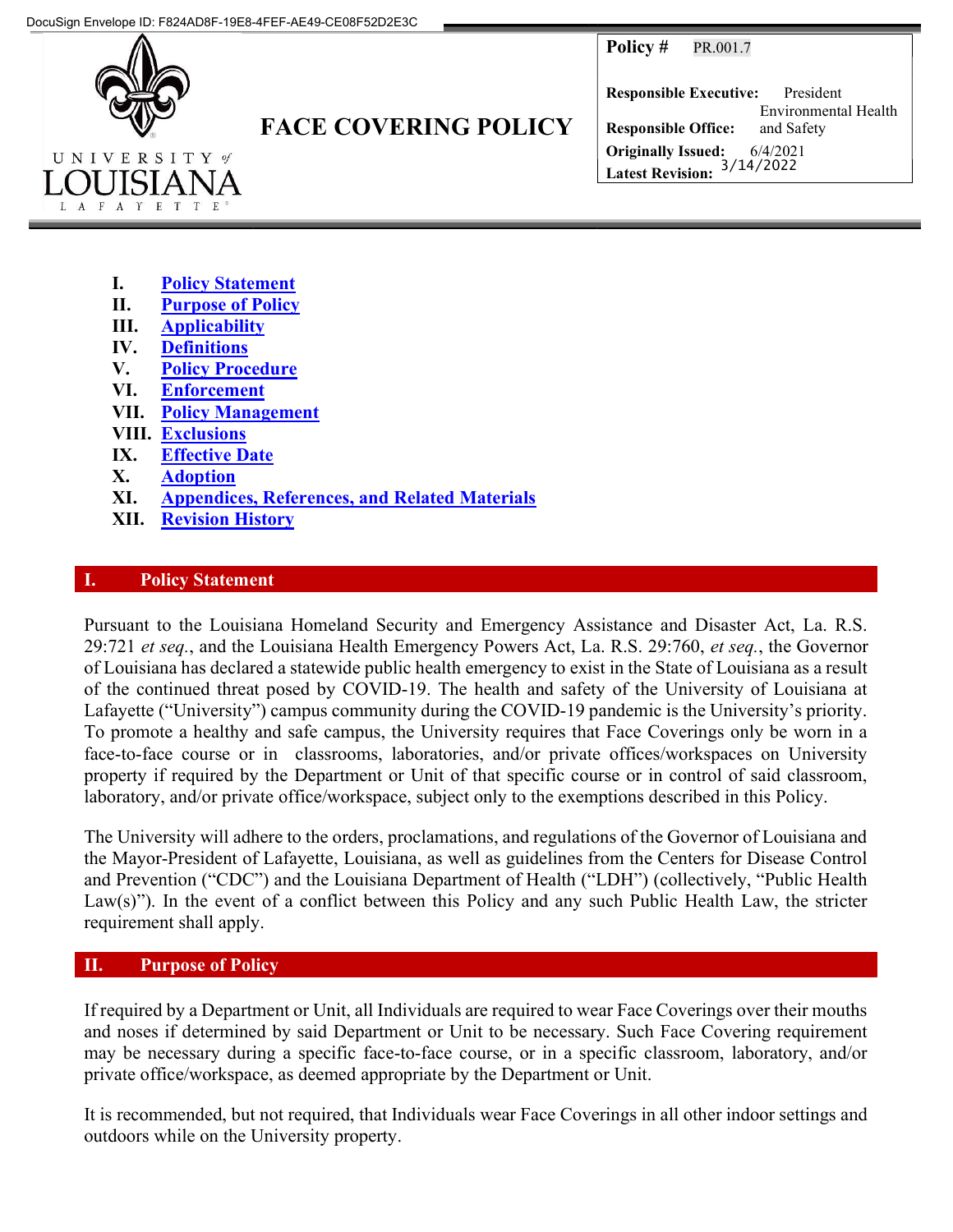In consultation with and approval by the Environmental, Health, and Safety Office, Office of Human Resources, and Office of Operational Review, department heads may institute additional Face Covering restrictions to mitigate risk specific to their area.

# A. Face Coverings

For the purposes of this Policy, a Face Covering must:

- 1. Fit snugly against the sides of the face;
- 2. Completely cover the nose and mouth;
- 3. Be secured with ties, ear loops, elastic bands, or other equally effective method;
- 4. Include at least one (1) layer of cloth, although multiple layers are strongly recommended;
- 5. Allow for breathing without restriction;
- 6. Be free of holes, tears, gaps, mesh, lace, or valves (other than approved NIOSH rated N95 masks) that have the potential to release respiratory droplets;
- 7. If a cloth Face Covering, be capable of being laundered; and
- 8. Disposable surgical masks are acceptable for day use, and should be thrown away after one (1) use.

Face shields cannot be used in place of Face Coverings but may be used in addition to Face Coverings. Neither physical distancing nor Vaccination status of the involved Individuals changes the requirement for Face Coverings pursuant to this Policy.

# B. Face Covering Guidelines

The following Face Covering guidelines will apply to all Individuals required by Department or Unit to wear Face Coverings while in a specific face-to-face course or in said Department's or Unit's specific classroom, laboratory, and/or private office/workspace:

- 1. Students, faculty, and staff may use Face Coverings provided by the University or supply their own. Individuals may obtain a disposable Face Covering from the Department or Unit requiring Face Coverings, if needed.
- 2. If required by a Department or Unit, students and all other Individuals in attendance to a specific face-to-face course, or in a specific classroom, laboratory, and/or private office/workspace must wear Face Coverings.
- 3. If food/drink are allowed by Department or Unit during a specific face-to-face course or in a specific classroom, laboratory, and/or private office/workspace, Individuals may remove Face Coverings when actively eating or drinking during said face-to-face course or in said classroom, laboratory, and private office/workspace. Individuals are encouraged to maintain physical distance from others while eating or drinking and mask up as soon as they are finished.
- 4. Face Coverings are required to be worn in on-campus health care facilities, including but not limited to Student Health Services.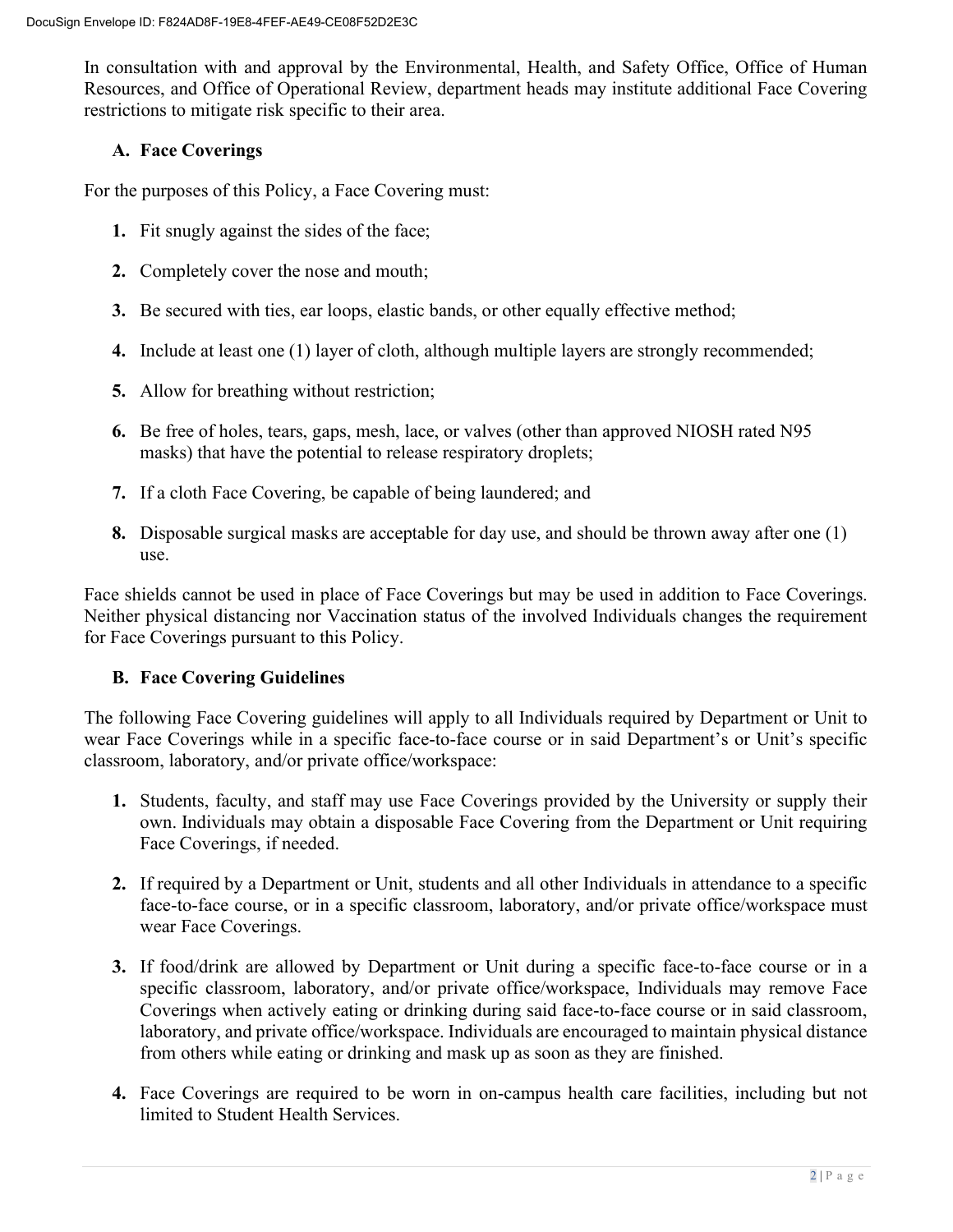- 5. Cloth Face Coverings should be washed and fully dried after each day's wear. Appropriate cleaning of the Face Covering is the responsibility of the Individual.
- 6. Guests, visitors, vendors, tenants, customers, and contractors will be expected to honor these guidelines and, in some cases, provide their own Face Covering to keep the University community safe.

## C. Accountability

Public health is everyone's responsibility. The University is relying on members of its community to adhere to and assist with enforcing these standards of behavior. Members of the University community should speak up if they encounter someone violating this Policy. For example, using an informal, personal intervention with friends and colleagues, such as saying "Mask up" may often be a good reminder. Faculty, student organizations, and office teams should clearly define how they will enforce this Policy in their spaces.

## III. Applicability

This Policy applies to all Individuals on University property, unless specifically exempted below.

## IV. Definitions

- 1. Department: is a division devoted to a particular academic discipline and established and maintained by the University.
- 2. Face Covering: is a non-medical mask or cloth or disposable Face Covering worn over an Individual's nose and mouth to protect the spread of COVID-19.
- 3. Vaccination/Fully Vaccinated: is an injection of a COVID-19 vaccine which occurred at least two (2) weeks beyond receiving a full administration of such vaccine.
- 4. Individuals: all University faculty, staff, students, contractors, vendors, tenants, customers, guests, and visitors.
- 5. Unit: is any non-academic division considered an office, center, or department of the University, functioning through University employees acting within the scope of their University employment.

#### V. Policy Procedure

N/A

#### VI. Enforcement

Individuals who fail to wear Face Coverings as required by this Policy may be reported for noncompliance to the Office of Student Rights and Responsibilities (students) or the Office of Human Resources (employees) and disciplined under the appropriate Code of Conduct provisions. Visitors and third-parties who do not adhere to this Policy may be asked to leave University property. The University may utilize existing policies, including but not limited to policies related to behavior that endangers self or others, for enforcement when intentional or unintentional violations of this Policy occur.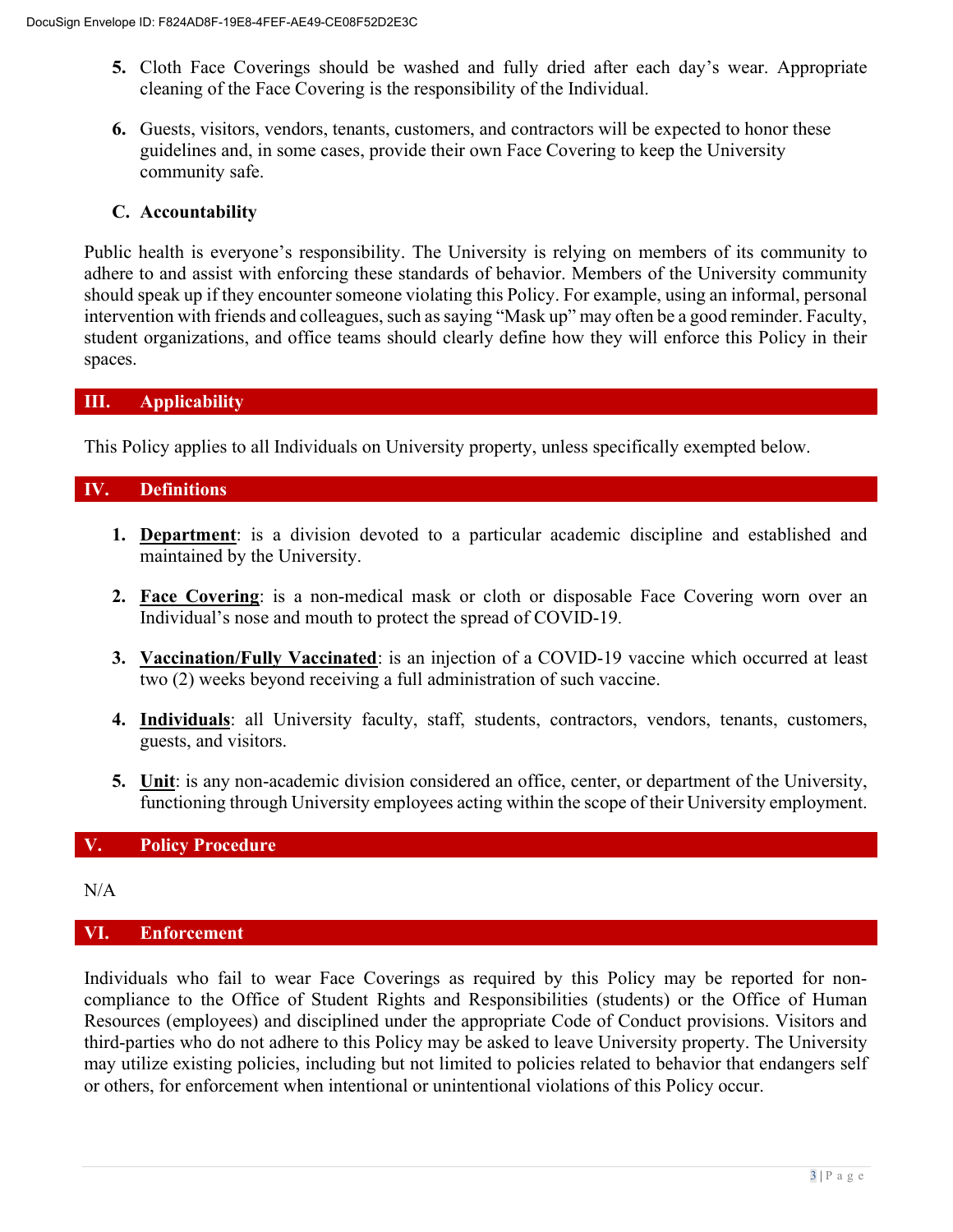#### VII. Policy Management

Upon adoption, the President shall be the Responsible Executive for this Policy in charge of the management of this Policy. The Environmental, Health and Safety Director is the Responsible Officer for this Policy. The Environmental, Health and Safety Office is the Responsible Office for this Policy.

## VIII. Exclusions

Individuals who are unable to wear Face Coverings due to a medical or behavioral condition or disability may seek a reasonable accommodation. Students who require accommodations must be registered with the Office of Disability Services and contact disability@louisiana.edu for next steps. Employees experiencing difficulty wearing or using Face Coverings due to a documented health condition should contact the EEO/ADA Coordinator at hrcompliance@louisiana.edu for possible reasonable accommodations. In addition, speakers and/or faculty/instructors may briefly remove their Face Covering while giving official university speeches/presentations if maintaining physical distance of at least six (6) feet from others and abiding by other existing safety protocols.

#### IX. Effective Date

This Policy shall apply effective  $\frac{3/14/2022}{\cdots}$ .

#### X. Adoption

This Policy is hereby adopted 3/14/2022

DocuSigned by:

\_\_\_\_\_\_\_\_\_\_\_\_\_\_\_\_\_\_\_\_\_\_\_\_\_\_\_\_\_\_\_  $-1405E1487C93461...$ 

Dr. E. Joseph Savoie President

# XI. Appendices, References, and Related Materials

- Louisiana Executive Proclamation Number 93 JBE 2021
- Louisiana Executive Proclamation Number 137 JBE 2021 ♣
- CDC Guidance for Wearing Masks ٩b
- CDC Order: Wearing of face masks while on conveyances and at transportation hubs
- Louisiana Department of Health COVID-19 Vaccination and Masking Requirements  $\bullet$

#### XII. Revision History

PR.001.1: Original adoption date of Interim Policy: 6/4/2021.